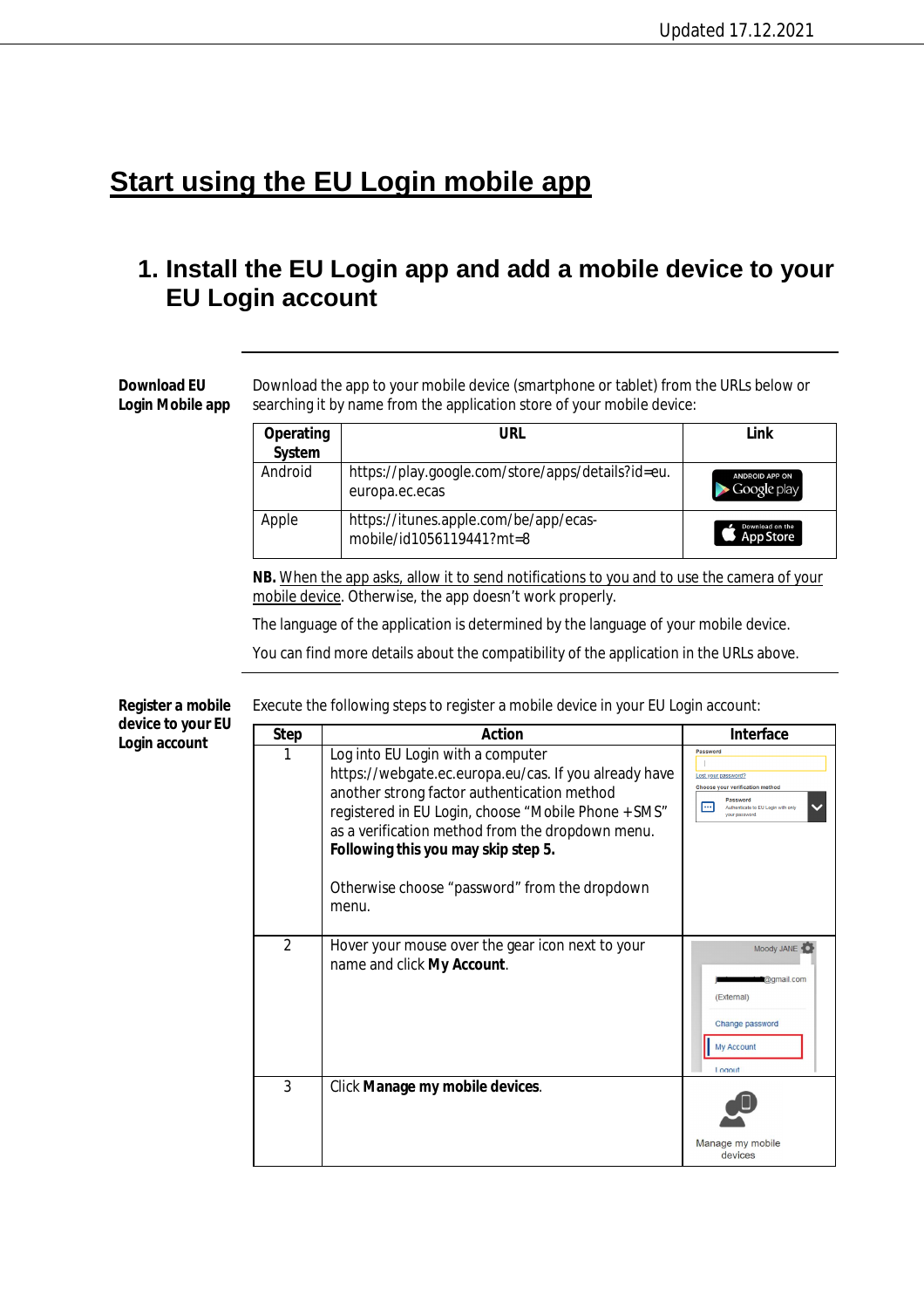| 4 | Click Add a mobile device.                                                                                                                                                                                                            | Add a mobile device |  |
|---|---------------------------------------------------------------------------------------------------------------------------------------------------------------------------------------------------------------------------------------|---------------------|--|
| 5 | If you already have another strong factor authentication method registered in<br>EU Login (e.g., "Mobile Phone + SMS") and you haven't already authenticated<br>by using it, you will need to authenticate with it before continuing. |                     |  |
|   | Adding a mobile device requires stronger authentication                                                                                                                                                                               |                     |  |

| 6              | Enter a device name and a PIN code of your choice.<br>The PIN code must have four digits, but otherwise you<br>can decide freely what to enter to these fields.<br>Enter the PIN code a second time to confirm it.                                                                                                                                                                                                                                                                                                                                                                                                                                                                                                                                                                     | Your device name<br>Your 4 digit PIN code<br>You will be required to ente<br>mobile device to use the El<br>Confirm your PIN code |  |
|----------------|----------------------------------------------------------------------------------------------------------------------------------------------------------------------------------------------------------------------------------------------------------------------------------------------------------------------------------------------------------------------------------------------------------------------------------------------------------------------------------------------------------------------------------------------------------------------------------------------------------------------------------------------------------------------------------------------------------------------------------------------------------------------------------------|-----------------------------------------------------------------------------------------------------------------------------------|--|
| $\overline{7}$ | Click Submit to confirm.                                                                                                                                                                                                                                                                                                                                                                                                                                                                                                                                                                                                                                                                                                                                                               | <b>Submit</b>                                                                                                                     |  |
| 8              | 口角回<br>EU Login displays a QR code to be scanned in your computer screen. 回避略<br>Open the EU Login Mobile app on your mobile device.<br>NB. When the app asks these questions during the process, reply as follows:<br>Can the application send notifications to you? $\rightarrow$ Allow the app to<br>send notifications, otherwise the app doesn't work properly.<br>Can the app use the camera of your mobile device? $\rightarrow$ Allow the app<br>to use the camera, otherwise the app doesn't work properly.<br>Is biometric authentication allowed? $\rightarrow$ You don't have to allow this,<br>but you can do so if you want. If you allow this, the app can utilize the<br>biometric authentication method used in your mobile device (e.g.<br>fingerprint recognition). |                                                                                                                                   |  |
| 9              | Initialise <sup>1</sup> , after that Next/Continue and scan<br>In the mobile app, tap on<br>the QR code displayed by EU Login with the mobile app. Scanning is done by<br>pointing the camera of the mobile device towards the QR code displayed in<br>the computer screen so that it can be seen in the camera window of the app.                                                                                                                                                                                                                                                                                                                                                                                                                                                     |                                                                                                                                   |  |
| 10             | In the mobile app, enter the PIN code you created and move forward (by<br>tapping on Next or similar button).                                                                                                                                                                                                                                                                                                                                                                                                                                                                                                                                                                                                                                                                          |                                                                                                                                   |  |
| 11             | If requested by your mobile device, confirm the action. For example, on<br>Android devices, a message may appear at the top of the app saying that the<br>initialization is incomplete, and a notification has been sent to your device.<br>Search this notification from the notifications on your mobile device to<br>confirm the action. On Android devices, swipe down from the center of the<br>mobile devices screen. Or, you may locate the notification by navigating to<br>'Settings -> Notifications -> Advanced settings -> Notification history                                                                                                                                                                                                                            |                                                                                                                                   |  |
| 12             | Your mobile phone is now added to your EU Login account.                                                                                                                                                                                                                                                                                                                                                                                                                                                                                                                                                                                                                                                                                                                               |                                                                                                                                   |  |

<sup>&</sup>lt;sup>1</sup> For security reasons, this option is disabled if you do not have any security measure (e.g., PIN, unlock pattern, fingerprint or face recognition) configured in your mobile device

 $\overline{\phantom{0}}$